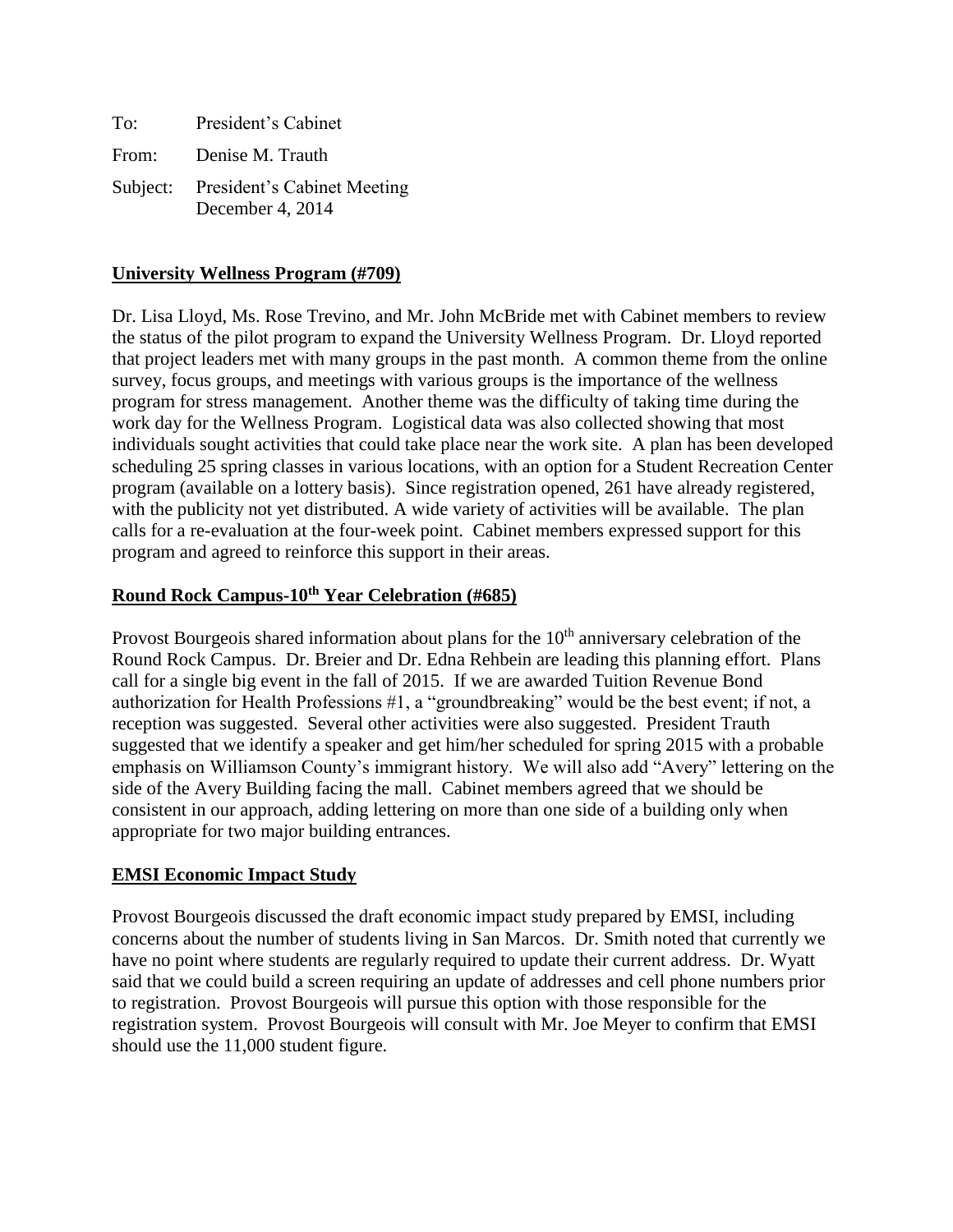### **One-Time-Only Funding Requests (#693)**

Mr. Nance shared information about one-time-only allocation funding requests and Merrick funding requests. President Trauth noted that \$500,000 is available now with additional funding likely in the spring 2015, plus approximately \$825,000 from Hazlewood endowment income funds, plus other Merrick endowment income funds. Mr. Nance asked Cabinet members to provide any supplemental requests identifying one-time needs before the holiday break. Mr. Bill Nance indicated that he may add to current requests vehicle conversions to compressed natural gas, now that a fueling station will be available in San Marcos. Dr. Gratz noted that although we have previously discussed a new position in the Equity and Access office to provide support for Title IX issues, bridge funding for the period between now and the next fiscal year should probably also be added. Dr. Smith observed that the Title IX workload is growing significantly, and President Trauth noted that we should plan for two new positions: one in Equity and Access and another in Student Affairs.

### **RTA 1/12/15 One-Time-Only Funding Requests (#693) Discuss one-time-only funding allocations.**

## **Merrick Funds (#44)**

The previous topic also covered issues related to this topic.

## **RTA 1/12/15 Merrick Funds (#44) Discuss Merrick funding allocations.**

#### **President's Update (#556)**

President Trauth noted that we will be awarding two new honorary doctoral degrees in May 2015. She has notified the recipients.

President Trauth and Chancellor Brian McCall met with Senator Charles Schwertner regarding Legislative needs. The Senator indicated that if there is a Senate Tuition Revenue Bond (TRB) bill, he plans to support the buildings in Round Rock and in San Marcos. The President noted that the Metro Eight Chamber of Commerce's highest priority is TRBs. The Austin Chamber of Commerce's highest priorities are Texas State's two buildings. She also noted that Mr. Daniel Harper in The Texas State University System Office had remembered a problem in the last budget when North Texas and Texas State were omitted from a special list for research funding. He has assured that this omission will be corrected in the draft bill.

President Trauth reported on the class action NCAA lawsuit, seeking minimum wage. Texas has assigned an Assistant Attorney General to the case.

President Trauth indicated that now we can move the Ebola story off the home page, leaving it on the Student Health Center page.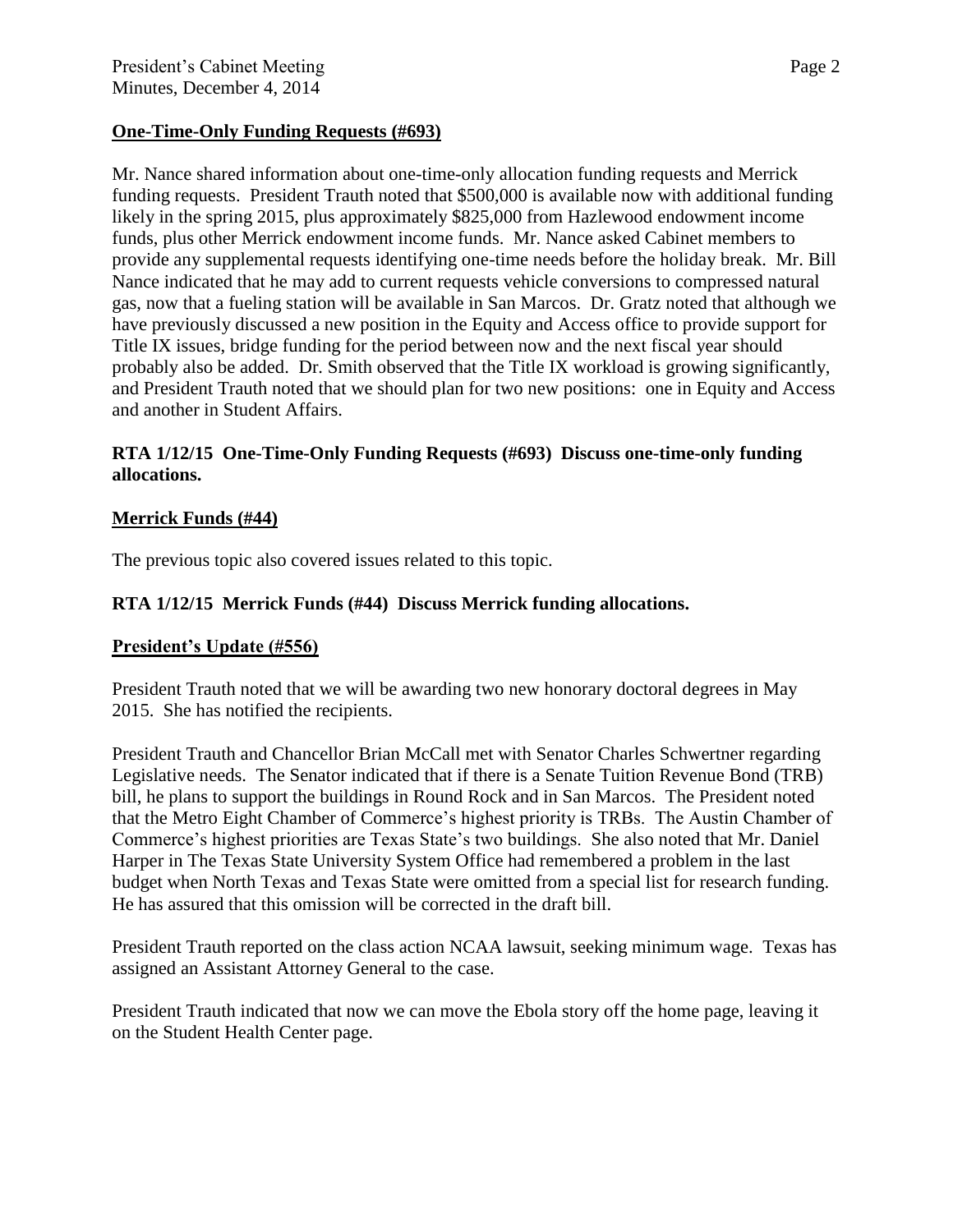# **50th Anniversary of the Signing of the Higher Education Act (#572)**

President Trauth is continuing to work on the celebration of the 50<sup>th</sup> Anniversary of the Higher Education act and will be sharing additional information with the committee soon.

## **Mirabeau B. Lamar Medal (#316)**

President Trauth reported that The Meadows Foundation will be presented the Lamar Higher Education Award at an Austin luncheon on Wednesday, January 21, 2014. She asked Cabinet members to check their calendars for availability.

## **Significant Issues (#01)**

Dr. Wyatt commented on the new single log-on procedure, noting that it had been favorably received. He also noted that we will be rolling out a dual factor authentication process that he will be discussing with department chairs.

Dr. Smith reported that the captioning services approach implemented in fall 2014 by our Office of Disability Services has resulted in significant cost savings while maintaining appropriate services.

Dr. Smith reported that we have learned of several successful recent placements for graduating students at Chevron.

Dr. Gratz extended thanks to other Cabinet member for their attendance at his retirement reception on December 2, 2014.

## **Commencement (#143)**

Provost Bourgeois noted we are moving into finals and ready for commencement.

# **Video Surveillance Camera Maintenance Plan (#695)**

Dr. Smith shared a new Request for Security Devices form for cameras, card readers, etc. Dr. Wyatt asked about the commitment for response in return for the security fee being paid. Dr. Smith agreed to seek an answer to this question.

# **Title IX (#704)**

Dr. Smith noted that we have now previewed a Title IX spreadsheet tracking system developed by Information Technology.